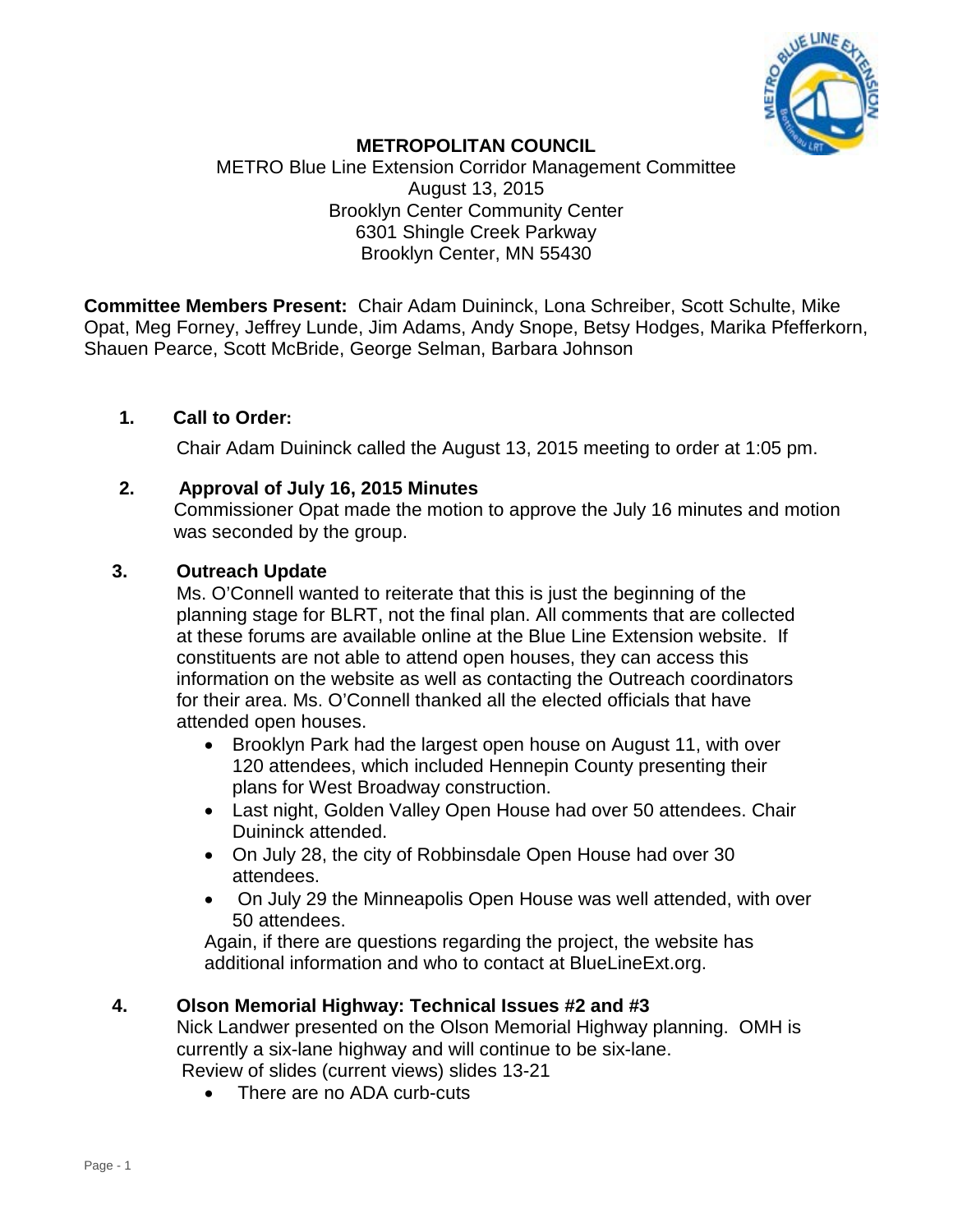- Need for a wider walk area
- Need for new signal systems to provide safe crossing

Question: Mayor Betsy Hodges questioned what the actual the crossing distance is; Nick Landwer stated the median will be wider, approximately 130 feet.

Question: Marika Pfefferkorn referred to ADA complaints on noise in the area, and motion sensors. Mr. Landwer responded that audio testing (AVP) as well as other testing has been done, and the plan meets the ADA standard. Mr. Landwer stated that environmental lights will come on in the evening. Scott McBride (MnDOT) stated that between Hennepin County, MnDOT and Met Council, there has been extensive testing done according to requirements and standards.

Proposed improved conditions include:

- 3 lanes east bound and west bound (six total)
- Design and post for 35 mph speed limit (to reduce current speeds)
- Provide for pedestrian connections and safety (add 3 mid-block crossings, push buttons, better design crossings)
- Accommodate for two-way cycle track on north side
- Reduce lane widths to 11 feet
- Introduce lane shifts
- Enhance lighting along the corridor

Question: Shauen Pierce asked Mr. Landwer what the crossing time is. Mr. Landwer stated estimate is at 35/40 seconds for single phase. Ms. Pierce addressed the need to extend that to at least one minute for wheelchair users.

Question: Chair Duininck asked Mr. Landwer if the proposed new crosswalk between Newton Avenue and Oliver Avenue (slide 30) is the same design as University Avenue in St. Paul and Mr. Landwer stated yes, exactly the same.

Question: Marika Pfefferkorn asked if the project is going to compensate for the removal of green space. Mr. Landwer stated the trees along the median are owned by the Minneapolis Park Board and the Park Board is planning to find room for existing trees (replant 1:1 mitigation). Ms. Pfefferkorn requested added green space and the opportunity to discuss options, Asked that trees be replanted along the center median. Mr. Landwer stated there is not a lot of opportunity to plant along the center median without widening the street but there are discussions going on with MnDOT and the city as to how to add green space.

Meg Forney discussed the Excelsior Boulevard remodel and the wonderful job they did with the median and slowing down traffic in the area. She requested a graphic of proposed walkways and crosswalks, to see how they will connect into neighborhoods and parkland in particular; suggested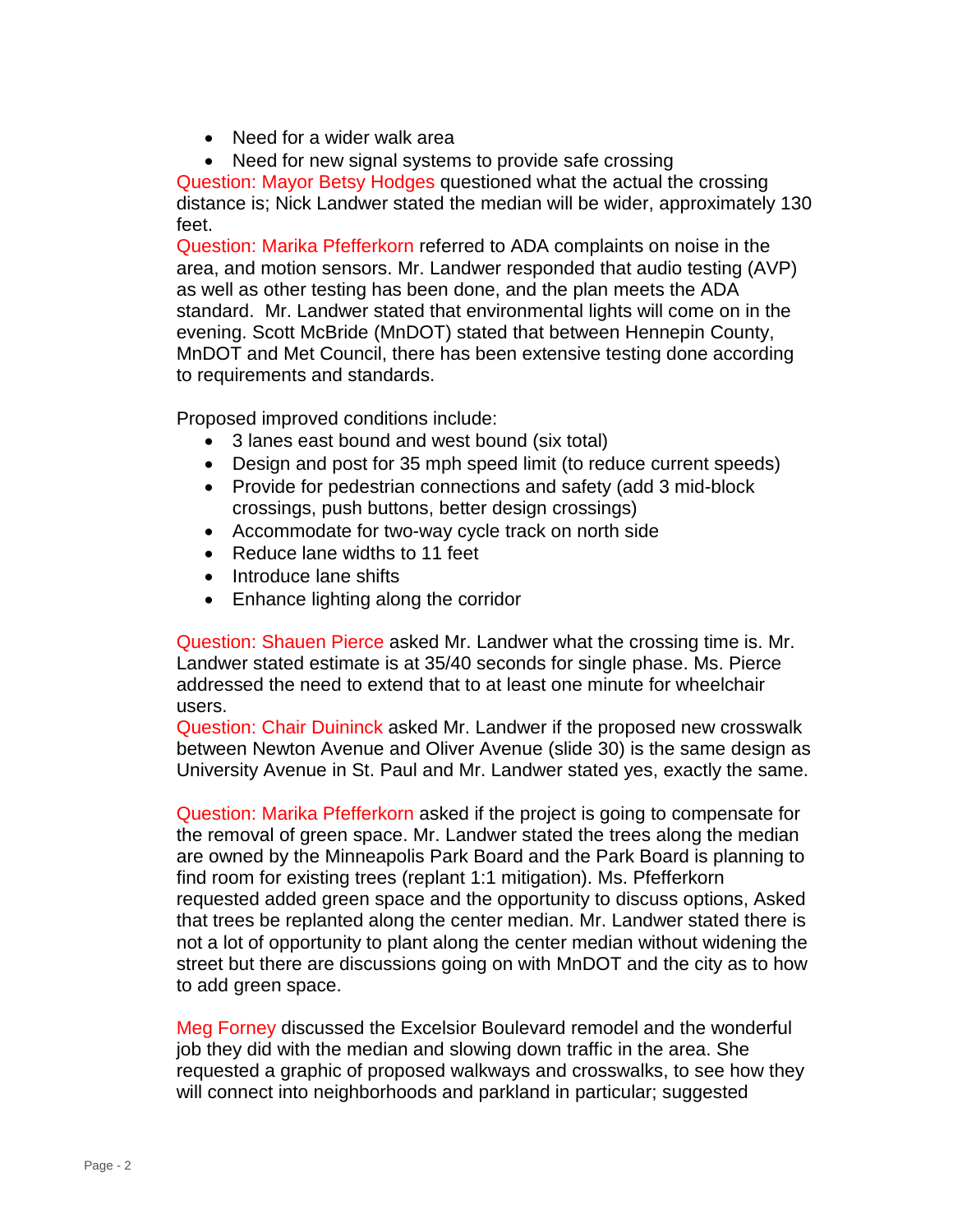bollards, reducing height of lighting. Have we explored what the walk shed is for each station? Per Mr. Landwer, yes, there have been a number of pedestrian counts done and will explore this. Ms. Forney requested speed limits even lower than 35 mph.

Question: Mayor Hodges asked if the crossing at Van White Avenue would be wider or shorter. Mr. Landwer stated the intersection would be typical to the Penn Avenue proposed crossing, one difference being Van White and Bryant Avenue are both signal light crossings. Mr. Landwer referred to the current graphic and the proposed width, which is wider because of the guide ways.

Mayor Hodges: requested wider intersection at Van White for pedestrian experience.

Question: Andy Snope asked what kind of traffic study was done on commuter traffic in the area. Mr. Landwer expressed there were extensive traffic studies done in 2008, 2013, and 2014. Evaluations on lane capacity, road configurations and speed impacts were reviewed. The City of Minneapolis, Met Council, Traffic Operations staff and MnDOT reviewed the studies. Most of the traffic is coming from the west. The lane capacity accounts for the traffic volume, and not so much the speed limits per Mr. Landwer.

### Shauen Pearce asked 4 questions:

1. What are the single phase crossing times at Humboldt Avenue intersection? (Impacts Park, School, Homes in the area)

Mr. Landwer stated Intersections are constructed similarly to Penn Avenue. Median may be narrower or wider but the crossing times will be the same.

## 2. Over-flow continues from Glenwood Avenue over the last few years. What are the plans?

A Study was done on how the traffic flow would impact Glenwood. This is outside the project area and not part of the project, per Mr. Landwer.

Ms. Pearce requested copy of study on traffic flow and impacts on Glenwood Avenue.

3. What are mitigating conditions re: noise at Humboldt Avenue and at Van White? (Signal lanes are close to homes).

Per Mr. Landwer, all crossing distances, lanes, and guide ways are the same as Penn Avenue, and will be consistent through the area. Regarding noise mitigation- AVP's are set at a standard level, and a noise impacts are being studied by a consultant.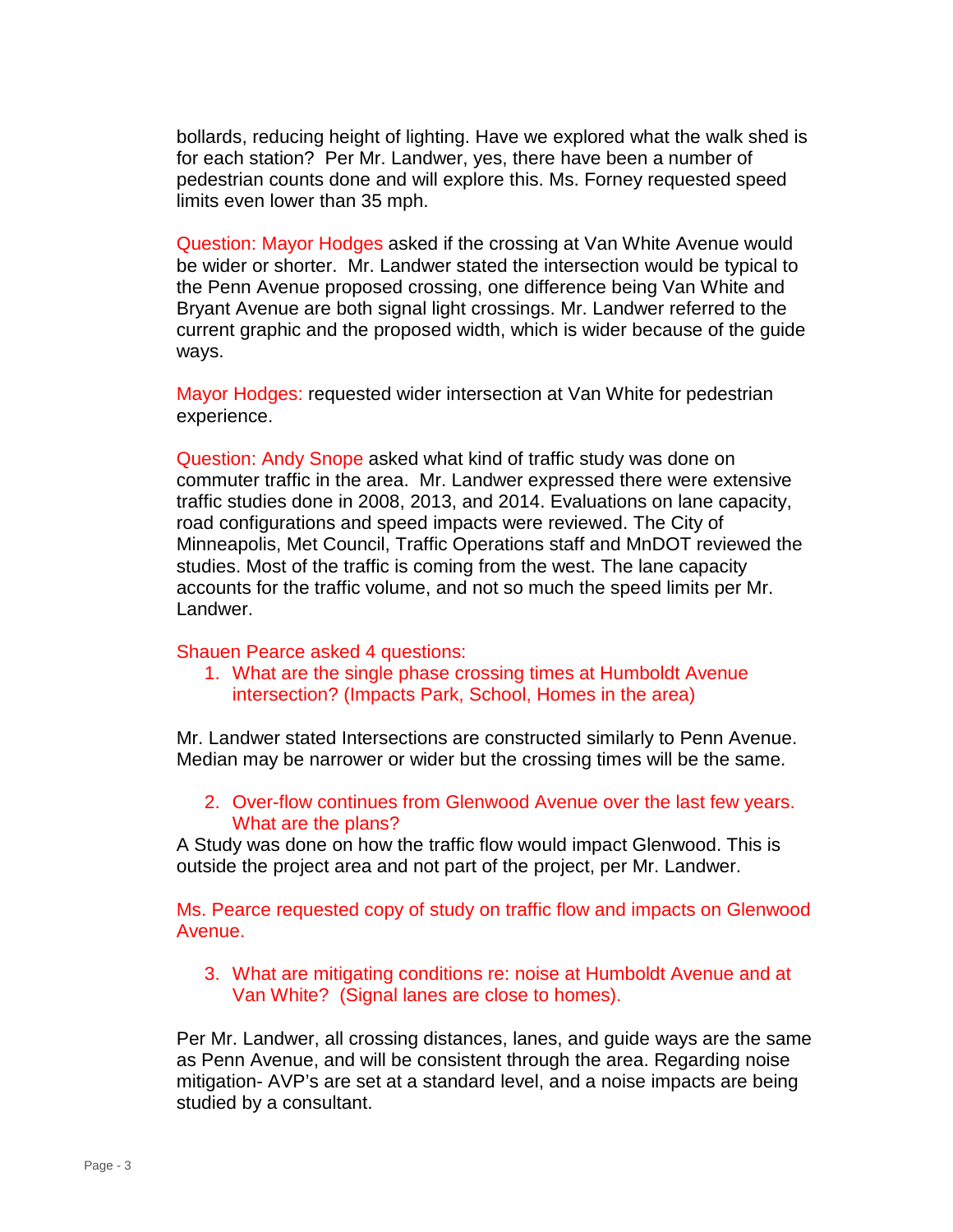## 4. Cycle track-how were they determined to be north of OMH instead of South of OMH?

Mr. Landwer stated the cycle lanes were introduced and proposed by the Hennepin County Community Works department. Keeping the trail on the north side of OMH is a continuation of existing trails and a structure already in place.

Ms. Pearce: Requested clarification on median issues and safety-not enough crossing time. Requests specifics of exact time allotted to cross the street, north to south, whether boarding the light rail or just crossing the street, she feels it (median) will impact pedestrians.

Mayor Hodges: provided an update with data from BLRT website on specifics of Van White Boulevard proposed plans (earlier discussion). The west side of Van White will be 10 ft wider; the east side 14 ft wider at this intersection, adding 24 feet. Mr. Landwer stated the median changes in widths in this area, but the focus overall is the pedestrian experience. The travel lengths and guide ways are consistent along the corridor.

### Mayor Hodges expressed this is still not clear to her, and asked if it would increase time to cross street?

Scott McBride (MnDOT) clarified the traffic modeling study at great detail and said the plan will be traffic calming with lower speed levels, narrowing lanes, and signalizing crosswalks between signals, shifting the alignment, pretty much everything we can to provide calming and a positive pedestrian experience. The exposure to traffic is going down, which is the most danger to pedestrians. Mr. McBride wanted to reiterate the fantastic job the project planners have done.

George Selman stated the plan is not perfect, but a whole lot safer, better than current design, especially for handicapped individuals. Mr. Selman has attended a number of vigorous CAC meetings and wanted to provide his input on the process.

### Mayor Hodges asked if there was going to be a vote today. Her vote would be no.

Chair Duininck stated this is still at the planning stages and technical issues and there are many steps to accomplish before the CMC votes on proposed design. It can be voted upon one issue at a time or as a package. Mr. Landwer reviewed slide 35 in detail and reviewed the IRT recommendations.

Barbara Johnson wants to make sure that green space isn't lost and asked who owns the property on the south side of Highway 55 coming into Minneapolis from Golden Valley?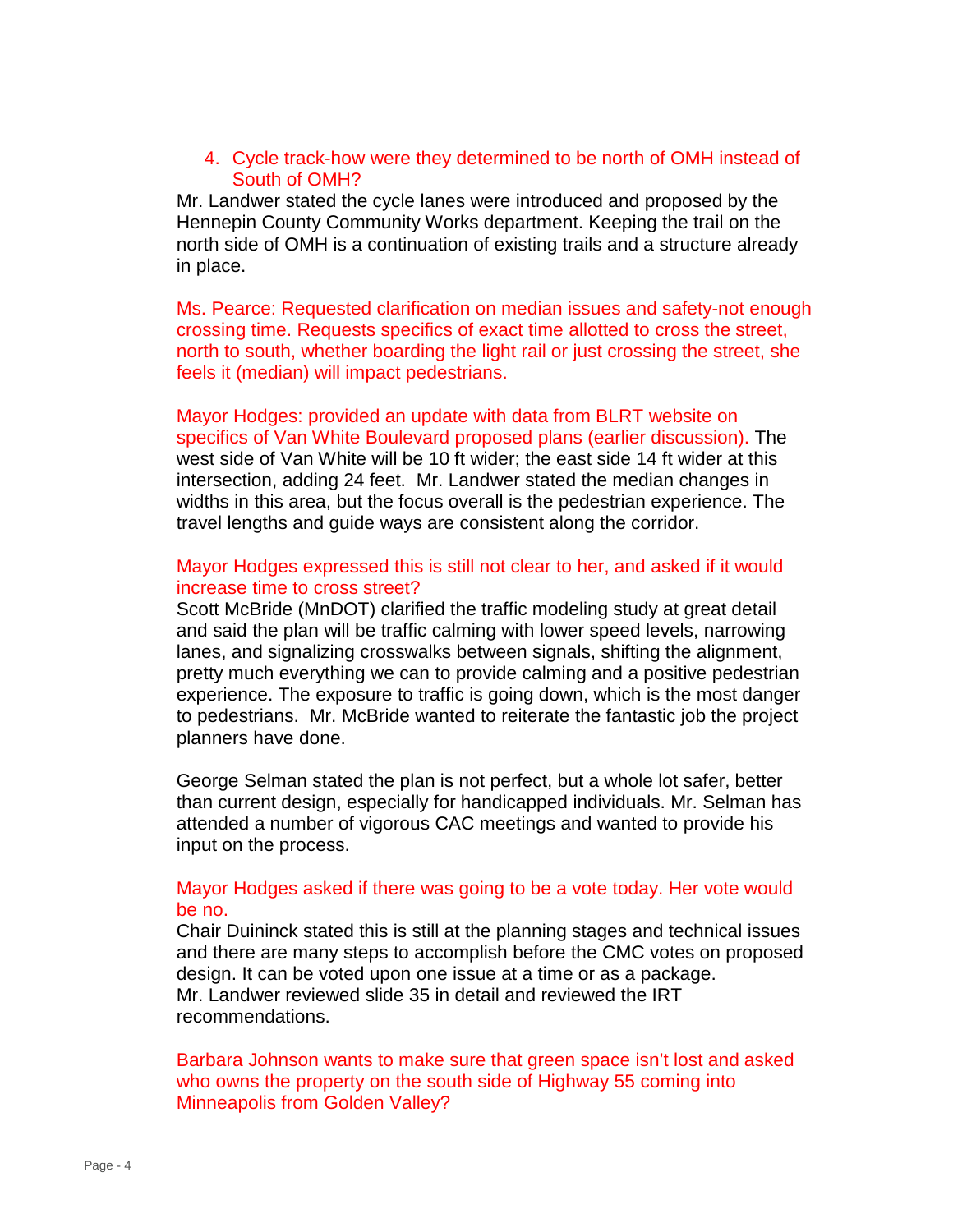Scott McBride responded providing history of purchase, stating MnDOT purchased the land from the City of Minneapolis in 1968 for an interchange, that was planned. Process is to establish a fair market value of land, then put it up for sale.

Mike Opat addressed the loss of green space and asked to consider saving/salvaging green space on the south side of Highway 55, through eliminating a frontage road. He also requested that the proposed cycle track be consistent with Wirth park paths and are placed appropriately. Make sure everyone is on the same page.

George Selman: As a reference, the trail on Wirth lake is actually a walking bridge, and there is a Luce line that runs along north side of Highway 55. Question: Would that bridge include an extension that would connect the Luce line to trail on the north side of Highway 55?

Shauen Pearce: Requested clarification as to whether proposed cycle lanes will interact with current greenway cycle lanes. From a pedestrian perspective, "*Better isn't necessarily good enough for her community*" and she referred to multiple deaths at the Van White/Humboldt Avenue intersection.

Safety and livability are essential to her. Ms. Pearce stated current proposals are better than they have been, but asked how we are going to adequately know that LRT isn't going to further separate Harrison from the near north end Heritage Park. How will it negatively impact economic development in the area and how will it work to make a livable community? Ms. Pearce stated she does not want to wait ten months down the road when technical decisions have been made and want to make sure they can support the plan.

Mayor Hodges: Design at present does not reduce lanes which would, according to her, not reduce noise, speed. She stated she does not believe the proposed design is toward "calming." Reiterated that when it is time to vote, her vote will be no.

Chair Duininck stated we should look further at this and get back to it in the future.

Continuing with Technical Issue #3: Olson Memorial Highway Crossing Key Issues-Mr. Landwer reviewed slides #37-44

- LRT is center running on OMH
- Need to connect to freight rail corridor
- Existing OMH bridge structure

Mr. Landwer explained the proposed bridge structure at Thomas Avenue. In response to an earlier question on pedestrian crossing, there is an existing bridge there, will offer a ten foot walkway, up to 12 feet.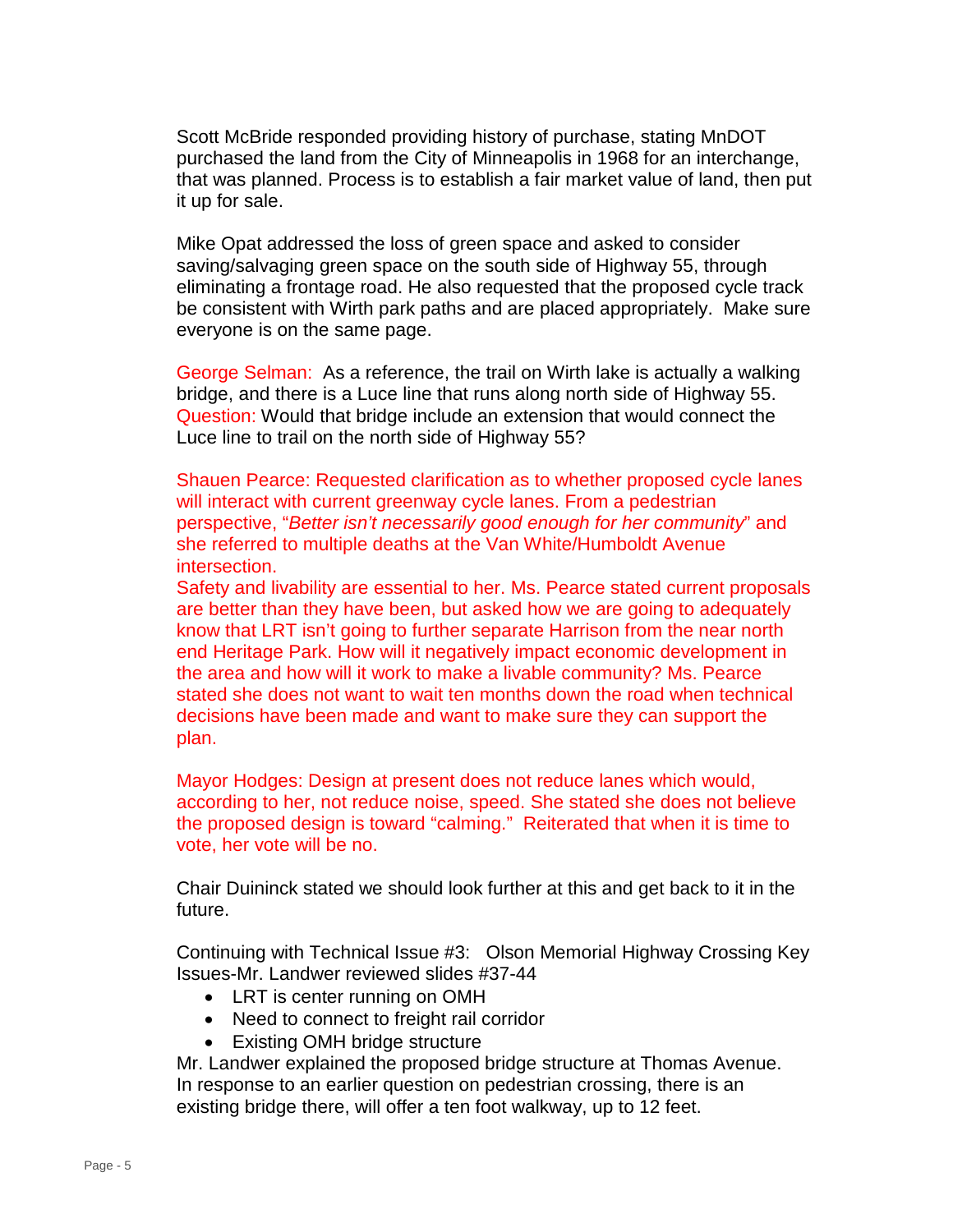Barbara Johnson: Is there a different grade difference between the two bridges at Thomas Ave? Yes, there is a 4 foot grade difference, with different beams underneath.

Shauen Pearce: what is the speed at this area? Answer: 30-35 mph and at Thomas Ave, 25 mph around the curve, will slow on the downgrade. This is similar to the design on University Avenue.

Olson Memorial Highway Crossing Recommendations: Slide #44:

- LRT center running on OMH
- Reconstruct WB OMH span
- Connect to freight rail corridor north of OMH bridge
- Continue to work with MnDOT, Hennepin County and Minneapolis on design
- 5. Bass Lake Road Station: Technical Issue #7

Nick Landwer is presenting for Alicia Vap today. Technical Issues to be resolved:

- Bass Lake Road Station Park and Ride
- Community Input from May and June open houses: Support an addition of park and ride
- 167 spaces would relieve space issues at Robbinsdale Park/Ride
- Traffic operations at Bass Lake Road
	- -Conduct traffic remodeling
	- -Analyze grade separation at Bass Lake Road

Question: George Selman asked what the white triangle is on slide 47. Mr. Landwer stated it is an underground storm water system.

# **6. Transmission Line Coordination Update: Technical Issue #14**

Jim Toulouse provided Transmission Line Coordination Update (slides 52- 54)

The Xcel Energy Transmission line Corridor is shared with BNSF. Transmission line is needed by Xcel.

BPO has held regular meetings with Xcel Energy. Xcel Energy feedback to BPO:

- Xcel intends to own and maintain a transmission line in this corridor.
- Protect Xcel's ability to access and maintain transmission line structures as necessary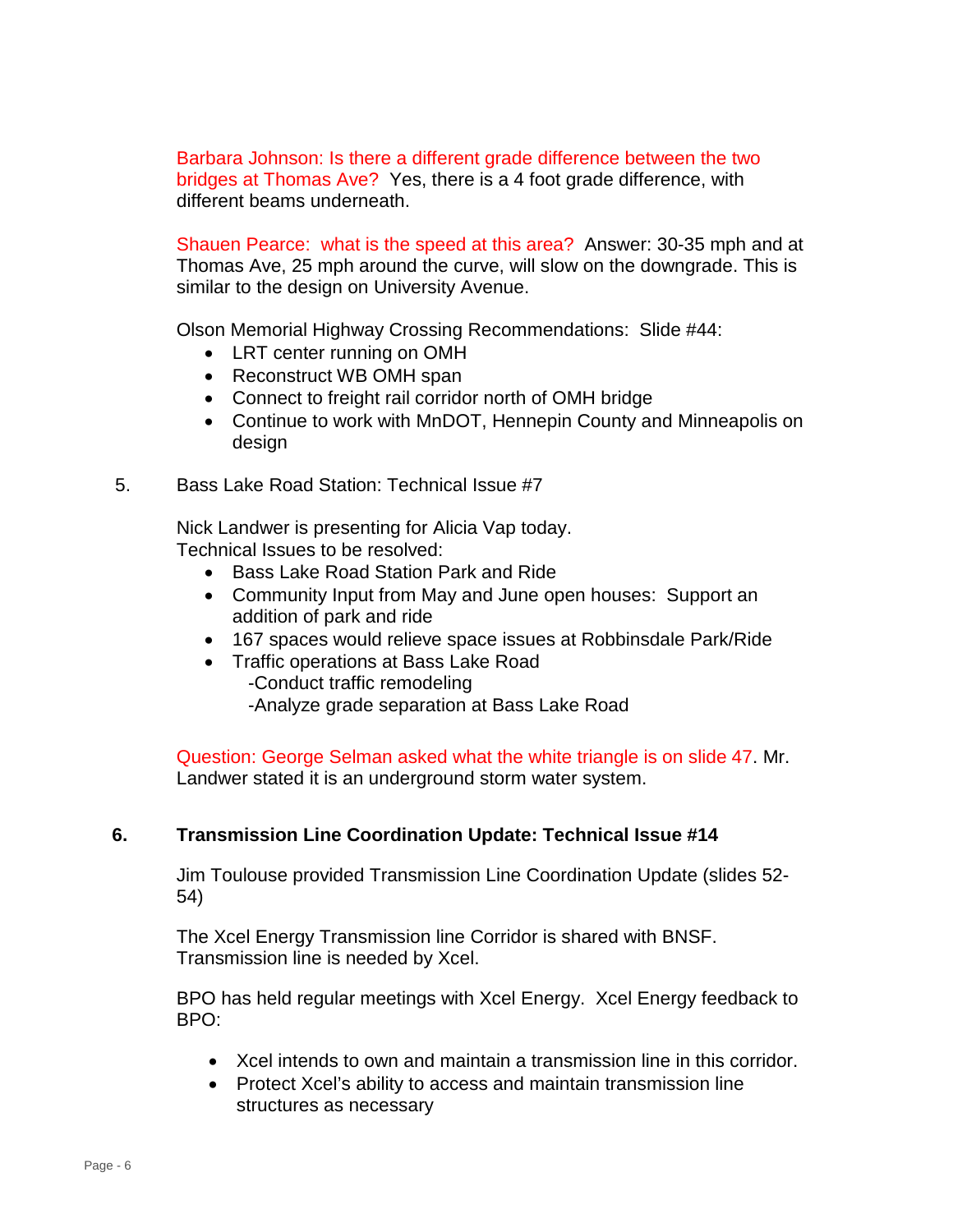- Accommodate Xcel's ability to replace transmission line structure in the future if not replaced at this time.
- **7.** Systems Introduction

Traction Power Substation (TPSS)

Mr. Toulouse reviewed the substation system and how it converts AC to DC power to operate trains. The system requires a climate controlled environment with the following placement criteria:

- Located within 500' of track preferred
- Spacing of approximately 5000' between substations
- Requires closer spacing for steeper track grades
- Located at-grade to minimize cost and provide adequate access for maintenance

TPSS Site Features:

- Requires 40'x80' footprint
- TPSS enclosure
- 10' minimum clear zone around TPSS enclosure
- Maintenance vehicle parking space
- Requires fencing and access gate (Grounded architectural or chain link)

Mr. Toulouse reviewed Green line and Blue line designs for Signal bungalows. Slides (68-70) were reviewed. They contain communications, signal and switching controls. Require climate controlled environment.

• Specific placement criteria: -located near special trackwork -located within line of site of special trackwork and equipment testing -requires access for maintenance -located at-grade

Rail Signals were reviewed (slides 73-74). There are two types:

• Interlocking Signals -located at LRT interlockings -convey route direction and authority to LRT trains

Bar Signals

-Integrated into traffic signals

-operate as an independent or concurrent phase of the traffic signal (Same model in use at University and Transfer Road, St. Paul).